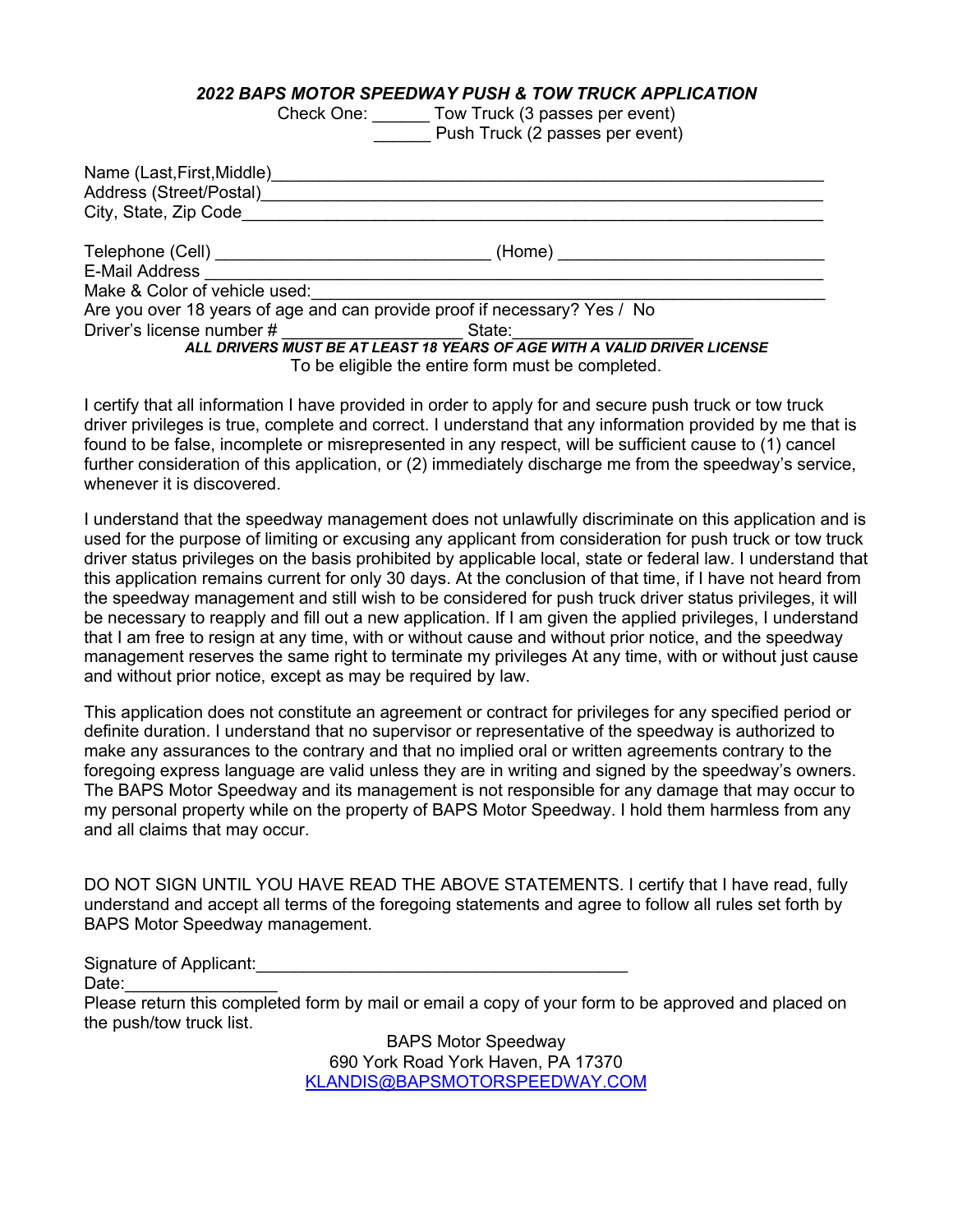## **BAPS MOTOR SPEEDWAY**

## **VOLUNTEER WAIVER & RELEASE OF LIABILITY**

In return for being permitted to participate in BAPS Motor Speedway volunteer activities and related events, the undersigned Volunteer releases and agrees not to sue Susquehanna Speedway, Inc., dba BAPS Motor Speedway (herein after referred to as BAPS Motor Speedway) or its owner, officers, directors, employees, subcontractors, sponsors, agents and all affiliates from all present and future claims that may be made by me, my family, estate, heirs, or assigns for property damage, personal injury, or wrongful death arising as a result of my participation in any volunteer activities wherever, whenever, or however the same may occur.

I understand and agree that BAPS Motor Speedway is not responsible for any injury or property damage arising out of any volunteer activities, even if caused by their ordinary negligence or otherwise. I understand that participation in volunteer activities involve certain risks, including, but not limited to, serious injury and death. I am voluntarily participating in the volunteer activities with knowledge of the danger involved and I agree to accept all risks of participation. I also agree to indemnify and hold harmless BAPS Motor Speedway for all claims arising out of my participation in volunteer activities. I understand that this document is intended to be as broad and inclusive as permitted by the laws of the state in which volunteer activities take place and agree that if any portion of this Waiver and Release is invalid, the remainder will continue in full legal force and effect.

I represent that, to my knowledge, I am in good health and suffer no physical impairment that would or should prevent my participation in volunteer activities. I also understand that this document is a contract that grants certain rights to and eliminates the liability of BAPS Motor Speedway.

| <b>Signature of Volunteer:</b> |  |
|--------------------------------|--|
|                                |  |

| Wi<br>macc.<br>. ت ت<br>_____ | . |
|-------------------------------|---|
|-------------------------------|---|